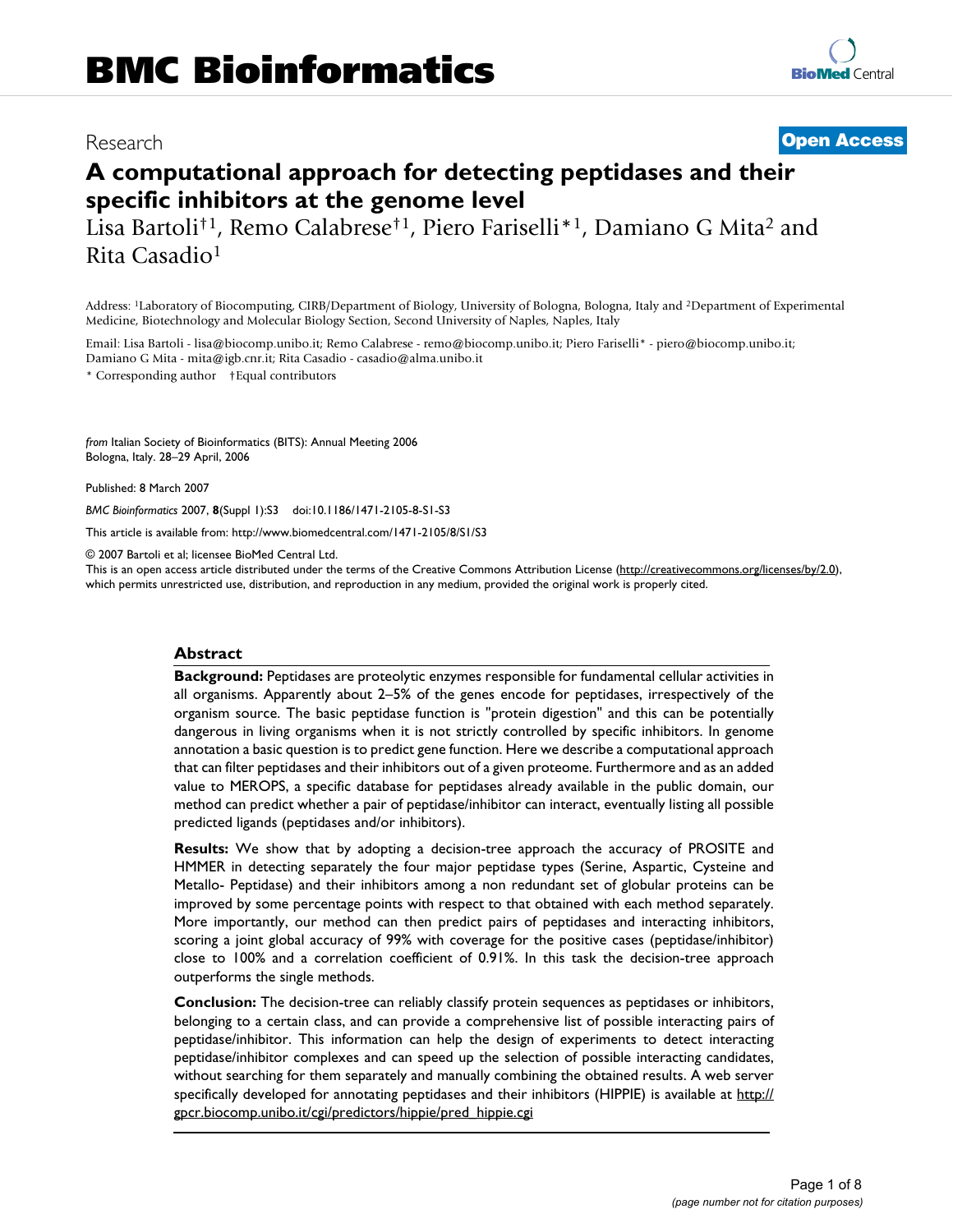## **Background**

Peptidases (proteases) are proteolytic enzymes essential for the life of all organisms. The relevance of peptidases is proved by the fact that 2–5% of all genes encode for peptidases and/or their homologs irrespectively of the organism source [1]. In the SwissProt database [2] about 18% of sequences are annotated as "undergoing proteolytic processing", and there are over 550 known and putative peptidases in the human genome. It is also worth noticing that more than 10% of the human peptidases are under investigation as drug targets [3]. Proteases are responsible for a number of fundamental cellular activities, such as protein turnover and defense against pathogenic organisms. Since the basic protease function is "protein digestion", these proteins would be potentially dangerous in living organisms, if not fully controlled. This is one of the major reasons for the presence of their natural inhibitors inside the cell. All peptidases catalyze the same reaction, namely the hydrolysis of a peptide bond, but they are selective for the position of the substrate and also for the amino acid residues close to the bond that undergoes hydrolysis [4,5]. There are different classes of peptidases identified by the catalytic group involved in the hydrolysis of the peptide bond. However the majority of the peptidases can be assigned to one of the following four functional classes:

- Serine Peptidase
- Aspartic Peptidase
- Cysteine Peptidase
- Metallopeptidase

In the serine and cysteine types the catalytic nucleophile can be the reactive group of the amino acid side chain, a hydroxyl group (serine peptidase) or a sulfhydryl group (cysteine peptidase). In aspartic and metallopeptidases the nucleophile is commonly "an activated water molecule". In aspartic peptidases the side chains of aspartic residues directly bind the water molecule. In metallopeptidases one or two metal ions hold the water molecule in place and charged amino acid side chains are ligands for the metal ions. The metal may be zinc, cobalt or manganese, and a single metal ion is usually bound by three amino acid ligands [3]. Among the different ways to control their activity, the most important is through the interactions of the protein with other proteins, namely naturally occurring peptidase inhibitors. Peptidase inhibitors can or cannot be specific for a certain group of catalytic reactions. In general there are two kinds of interactions between peptidases and their inhibitors: the first one is an irreversible process of "trapping", leading to a stable peptidase-inhibitor complex; the second one is a

reversible process in which there is a tight binding reaction without any chemical bond formation [4,6-8]. A shift of interest towards the mode of interaction of protein inhibitors with their targets is due to the possibility of designing new synthetic inhibitors. The research is driven by the many potential applications in medicine, agriculture and biotechnology.

In the last years, an invaluable source of information about proteases and their inhibitors has been made available through the MEROPS database [9], so that it is possible to search for known peptidase sequences (or structures) or peptidase-inhibitor sequences (or structures). Exploiting this source, in this paper we address the problem of relating a peptidase sequence (or inhibitor) with sequences that can putatively but reliably inhibit it (or proteases that can be inhibited by it). To this aim we implemented a method that first and reliably discriminates whether a given sequence is a peptidase or a peptidase-inhibitor, and afterwards gives a list of its putative interacting ligands (proteases/inhibitors). Our method provides answers to the following questions:

1) Given a pair of sequences, are they a pair of protease and inhibitor that can interact?

2) Given a protease (or inhibitor), can we predict the list of the proteins in a defined database that can inhibit (or be inhibited by) the query protein?

3) Given a proteome, can we compute the list of peptidases and their relative inhibitors for each protease class?

## **Results and discussion** *Testing PROSITE and HMMER-Pfam capability of detecting MEROPS peptidases and inhibitors*

The first step of our analysis is to evaluate the performance of PROSITE [10] on data sets of proteases and inhibitors, as derived from MEROPS [1,3,4,9]. Our method focuses on the four major classes of peptidases and their inhibitors as identified by the catalytic group involved in the hydrolysis of the peptide bond: Serine, Aspartic, Cysteine and Metallo- peptidases. In MEROPS there are annotations for 38 peptidase patterns and 20 inhibitor patterns. We adopted peptidases and inhibitors as annotated in MEROPS as the positive class (2793 peptidases and 1209 inhibitors). The negative counterpart was taken from PAPIA [11], and comprises non-inhibitor and non-peptidase non homologue sequences (2091 sequences) (see "Data sets" section). We start by running PROSITE on the PAPIA+MEROPS data sets. PROSITE can or cannot find a correct match. If a known inhibitor (peptidase) sequence is matched by a PROSITE inhibitor (peptidase) pattern we count it as a True Positive (TP), otherwise it is labeled as a False Negative (FN). Conversely, PAPIA sequences having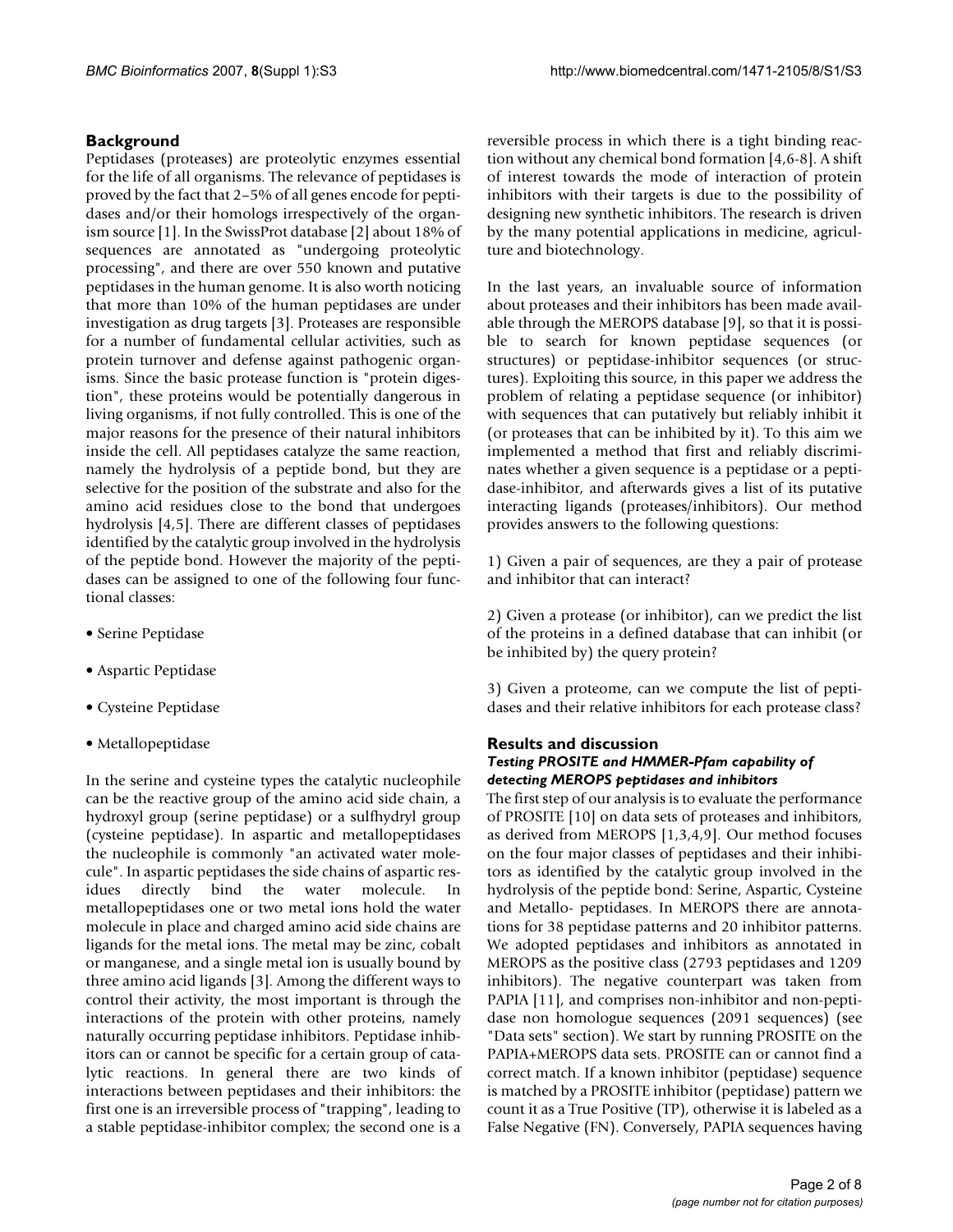| Data sets                                                                    | O2           | $Q$ [pos]    | Q [neg] | $P$ [pos] | P [neg]      | ◡            |
|------------------------------------------------------------------------------|--------------|--------------|---------|-----------|--------------|--------------|
| MEROPS (proteases)/PAPIA(sequences)<br>MEROPS (inhibitors)/PAPIA (sequences) | 0.78<br>0.90 | 0.61<br>0.73 |         |           | 0.66<br>0.86 | 0.63<br>0.79 |

**Table 1: PROSITE discriminating capability towards MEROPS proteases and inhibitors.**

For definition see Scoring indexes

a match with a PROSITE inhibitor (peptidase) pattern are False Positives (FP); otherwise they are True Negatives (TN).

In Table 1 the results obtained by filtering the PROSITE and the PAPIA+MEROPS data sets are listed. It is worth noticing that the PROSITE pattern search produces almost zero False Positives on the MEROPS+PAPIA data set, although with a significant number of False Negatives. This indicates that the method has a quite high specificity, but low coverage. In other words, a match has a high likelihood to be a true positive (high specificity); however due to the low coverage (61%, Table 1), still a non-match label may indicate a false negative (with a likelihood of 14% and 34% for inhibitors and peptidases, respectively).

In Table 2 we report the same type of analysis using HMMER-Pfam [12]. From the results it is evident that on average this method outperforms PROSITE. Our finding is in agreement with early observations indicating that Pfam is a better detection method than PROSITE [13]. We find that Pfam is more balanced than PROSITE, although with a slightly lower specificity (Table 1, 2).

#### *The decision-tree method*

The high level of PROSITE specificity prompted us to combine this pattern matching procedure with HMMER-Pfam by adopting a decision-tree method in order to take advantage of the features of both approaches (as described in Methods and shown in Figure 1). The results of the combined approach (as depicted into the flow chart of Figure 1) are then listed in Table 3. It appears that the overall performance is slightly improved over HMMER-Pfam alone. This is so particularly when the coverage of the positive class (Q [pos]) is considered.

*Detection of possible protease-inhibitor interacting pairs* The most relevant issue addressed by this paper is the measure of the detection accuracy of possible peptidaseinhibitor interacting pairs. The idea is to address questions related to the putative peptidase/inhibitor interaction (or combined discriminative efficacy). In order to test the combined accuracy of our decision-tree with respect to the PROSITE and HMMER-Pfam methods, we have taken all the possible sequence combinations of our selected data set, namely peptidase/inhibitor, peptidase/PAPIA, inhibitor/PAPIA, peptidase/peptidase, inhibitor/inhibitor, PAPIA/PAPIA, excluding the self-combinations (a sequence against itself). By adopting this procedure we ended up with 18,559,278 pairs that were scored as described below.

We divided MEROPS peptidase sequences in four classes according to their biological activity: Aspartic (A), Cysteine (C), Metallo (M) and Serine (S) peptidases. We labeled the inhibitors in the same way, with the exception that one more class is present for them, labeled as U; this set clusters all the inhibitors that are able to inhibit to some extent all types of peptidases (the so called Universal inhibitors).

Among the 18,559,278 possible pairs only those pairs pertaining to proteases and inhibitors of the same class are counted as members of the positive class (amounting only to 7 % of all possible pairs). All the remaining pairs are labeled as negative examples. On this data set we tested PROSITE, HMMER-Pfam and the combined decision-tree (Figure 2). We also tested the reverse decisiontree in which HMMER and PROSITE are swapped (alternative combinations are equivalent). In Table 4 it is shown that despite of the fact that the overall accuracy (Q2) is very high for all methods, the decision-tree outperforms all the others as the increased values of all scoring indexes indicate. Actually, the decision-tree approach

**Table 2: HMMER-Pfam discriminating capability towards MEROPS proteases and inhibitors For definition see Scoring indexes.**

| Data sets                             | O2   | Q [pos] | Q [neg] | P [pos] | P [neg] | ╰    |
|---------------------------------------|------|---------|---------|---------|---------|------|
| MEROPS (proteases)/PAPIA(sequences)   | 0.94 | 0.93    | 0.98    | 0.98    | 0.92    | 0.91 |
| MEROPS (inhibitors)/PAPIA (sequences) | 0.93 | 0.83    | 0.99    | 0.98    | 0.91    | 0.85 |

For definition see Scoring indexes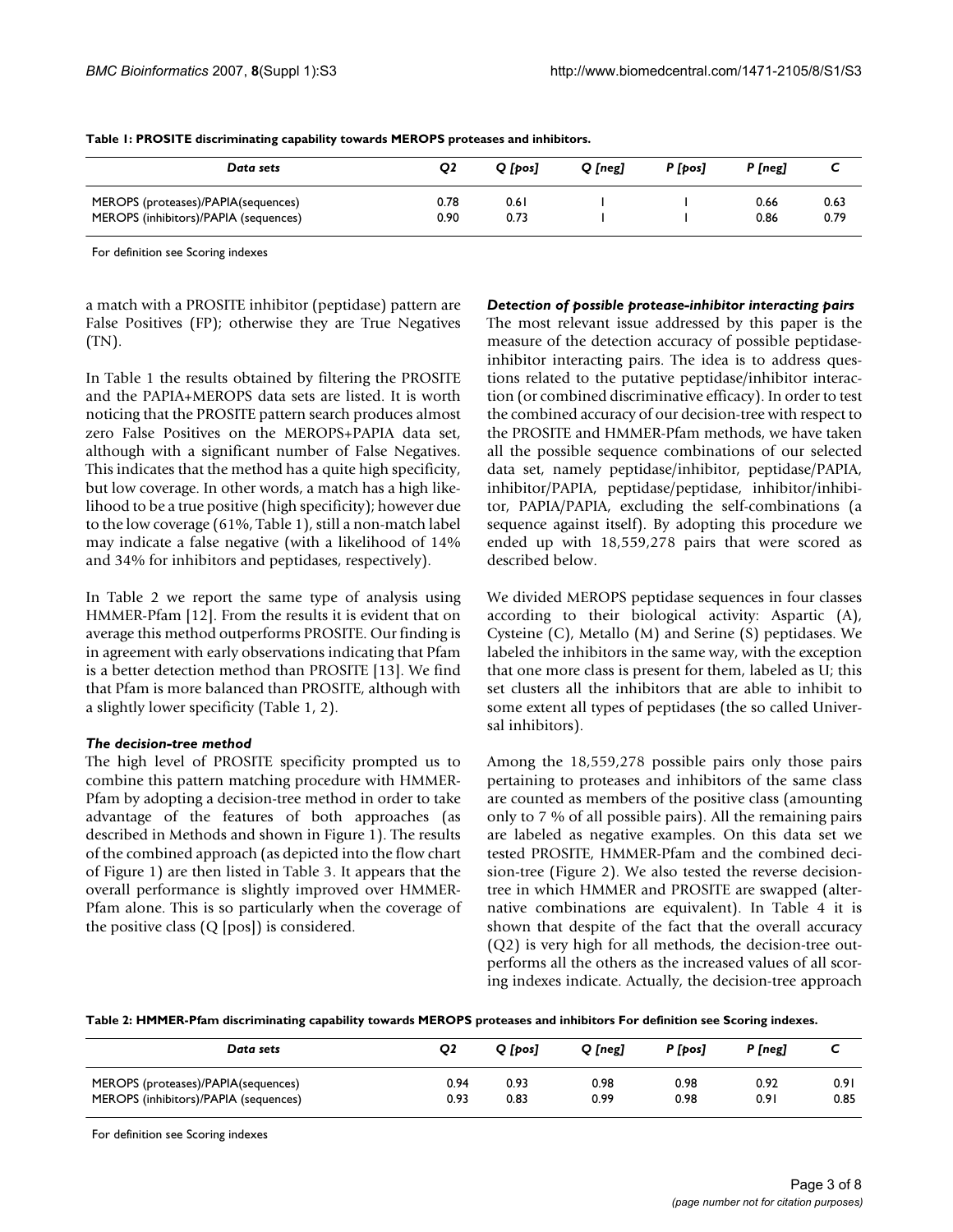

#### Figure 1 Flow-chart of the decision-tree method for the detection of peptidases and inhibitors.

shows the highest coverage and accuracy for both the peptidase-inhibitor interacting class and the negative set. It is also worth noticing that the correlation coefficient (C), that indicates the displacement from the random prediction, is very high for the decision-tree and it outperforms the second best method (HMMER) of 9 percentage points, with a false positive rate close to 0 (100-Q [neg]x100). This finding indicates that the decision-tree method can successfully be adopted to predict pairs of interacting peptidase/inhibitor, in order to sort out the subsets of possible interacting pairs of interest.

#### *Annotating peptidases and their inhibitors in Human and Mouse genomes*

We applied the decision-tree method scored above to perform a large-scale genome annotation of peptidases and corresponding inhibitors of the Human and Mouse proteomes. We retrieved all known coding sequences and novel peptides from Ensembl35 [November 2005] [14]. The Human proteome consists of 33,869 sequences; the Mouse proteome contains 36,471 sequences. The decision- tree method is compared with PROSITE and HMMER-Pfam in singling out peptidases and inhibitors (Table 5 and 6, respectively). The predictive performance of the decision-tree method in predicting putative pairs of peptidase/inhibitor for each major class of both proteomes is reported in Table 7. Our results corroborate the view that among peptidases, the Aspartic class is less populated than the other three and this is so in both proteomes. For inhibitors, the less populated classes are Aspartic, Cysteine and Universal.

## *Web server*

In order to facilitate the user's search for protease/inhibitor interactions, we implemented a very simple web interface that exploits our developed decision-tree system. In practice it is possible to paste a sequence and the system checks whether that sequence is a protease or an inhibitor candidate. If the decision-tree returns a positive answer the server will provide the putative class among the four and the list of all possible known inhibitors (or proteases that might be inhibited by the query sequence). Furthermore, the web server furnishes also the corresponding lists of possible ENSEMBL protease-codes (or inhibitor-codes) of the Human and Mouse proteomes that belong to the predicted class of proteins and that can interact with the query sequence.

The server is available at [15].

## **Conclusion**

In this paper we developed a decision-tree based method that exploits the features of PROSITE and HMMER-Pfam in annotating peptidases and inhibitors and that is capable of correctly and reliably predict whether a given peptidase can or cannot interact with an inhibitor. The decision-tree discriminates peptidases or inhibitors with a score as high as 96% (97%) of correct predictions, improving both the coverage and the specificity of the positive class (pairs peptidase/inhibitor of the same class and pairs peptidase/Universal inhibitor) over PROSITE and HMMER-Pfam. Furthermore the decision-tree method is capable of predicting if a given protein pair is a pair of protease and inhibitor that can interact. This task can help in sorting out and speeding up the selection of possible interacting partners. Given a protease or an inhibitor the decision-tree method computes the list of

**Table 3: Decision-Tree discriminating capability towards MEROPS proteases and inhibitors.**

| Data sets                                                                    | O2           | Q [pos]      | Q [neg] | P [pos] | P [neg]      | ֊            |
|------------------------------------------------------------------------------|--------------|--------------|---------|---------|--------------|--------------|
| MEROPS (proteases)/PAPIA(sequences)<br>MEROPS (inhibitors)/PAPIA (sequences) | 0.96<br>0.97 | 0.93<br>0.94 | 0.99    | 0.99    | 0.91<br>0.97 | 0.92<br>0.95 |

For definition see Scoring indexes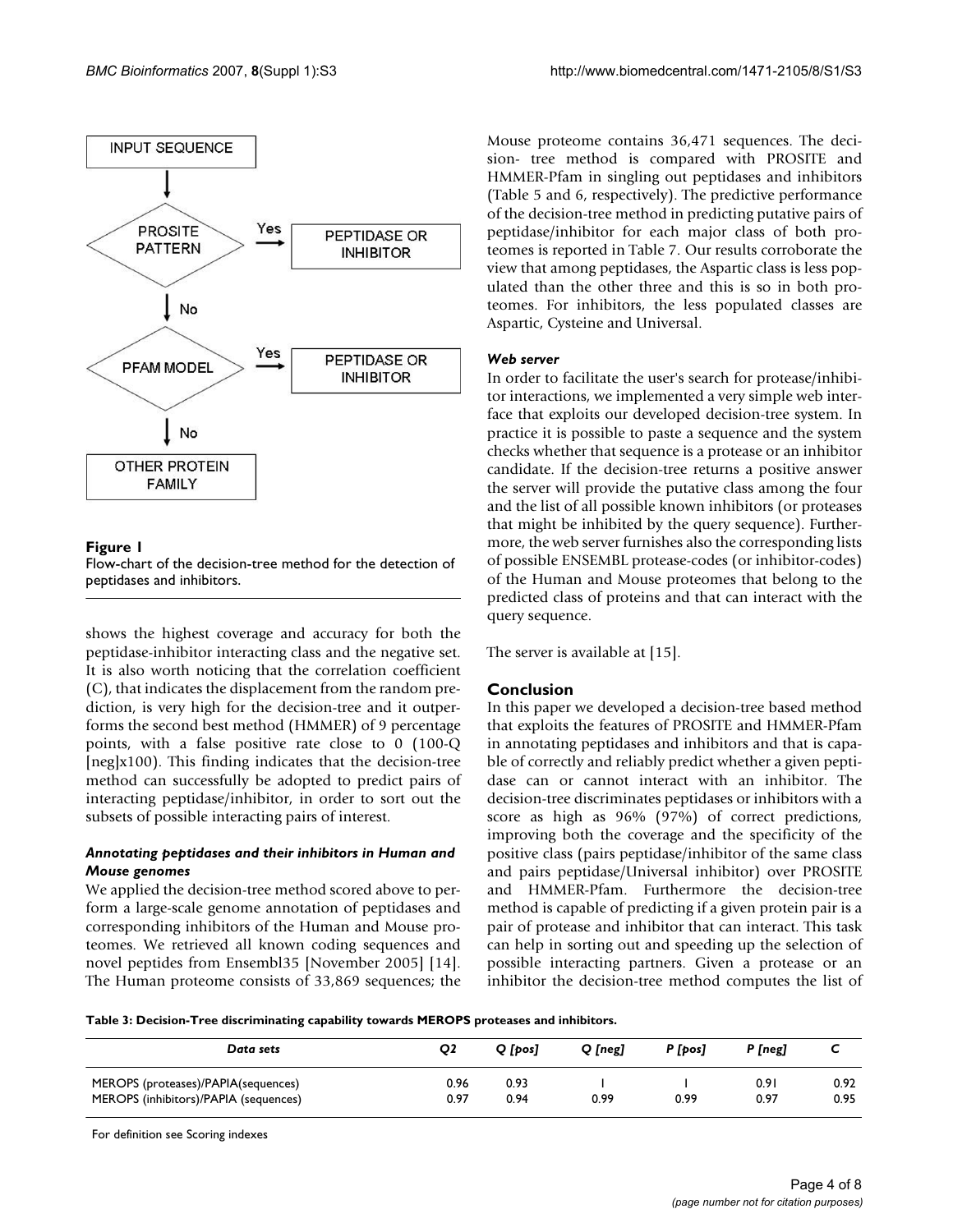

#### Flow-chart of the decision-tree method for the detection **Figure 2** of possible peptidases/inhibitors interacting pairs

Flow-chart of the decision-tree method for the detection of possible peptidases/inhibitors interacting pairs. Each of the two input sequences is searched against Prosite and, in case of negative answer, against HMMER-Pfam. In both cases, when there is a match, the decision-tree method checks for the presence of multiple matches (patterns or models respectively). If there is a match, the method gives a positive answer for each sequence and only the peptidase and inhibitor sequences of the same class K (A, C, M, S, U) are classifed as possible interacting pairs.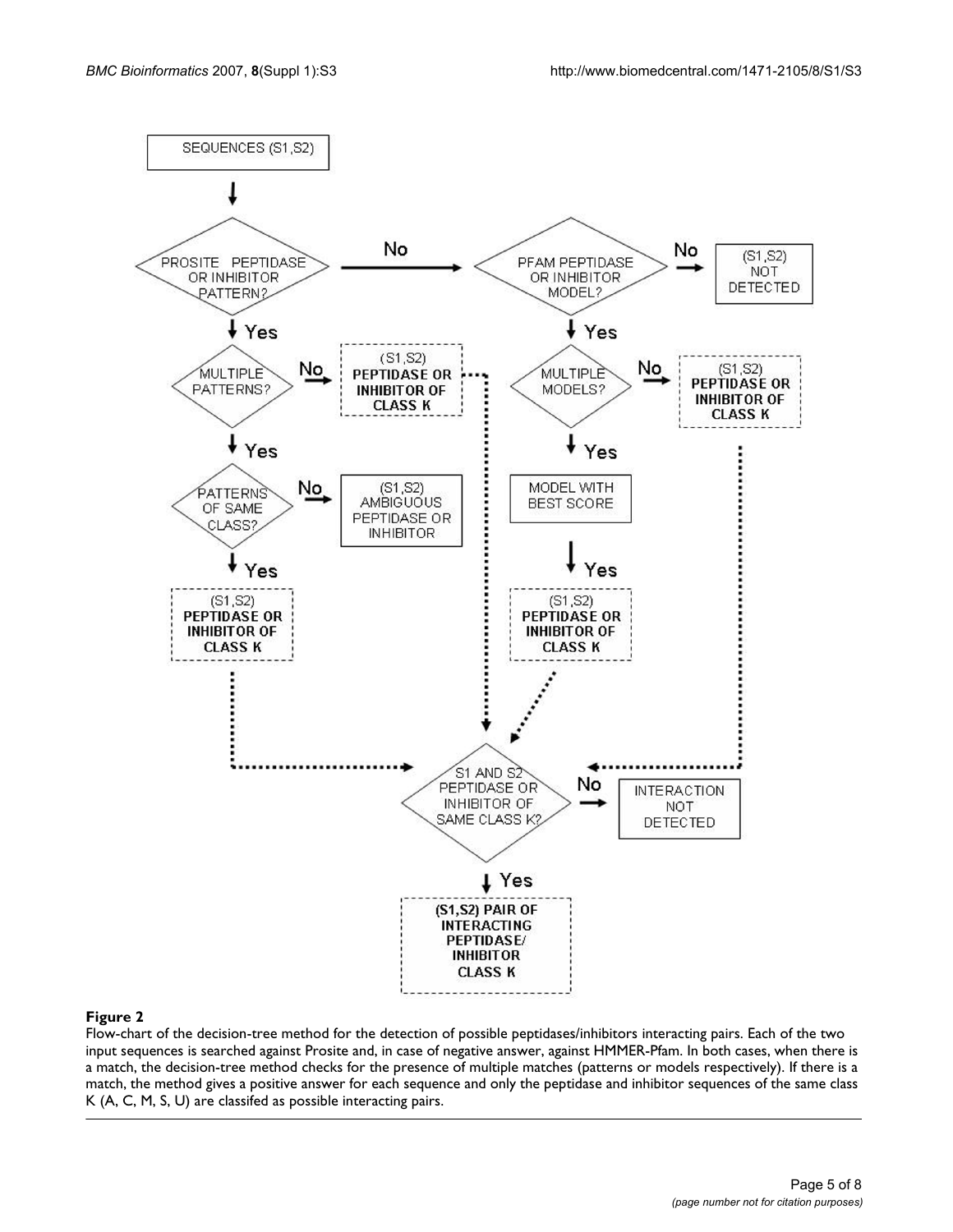| <b>Methods</b>                   | Q <sub>2</sub> | Q [pos] | Q [neg] | P [pos] | P [neg] | ◡    |
|----------------------------------|----------------|---------|---------|---------|---------|------|
| Prosite                          | 0.96           | 0.44    |         |         | 0.96    | 0.67 |
| Hmm-Pfam                         | 0.97           | 0.82    | 0.99    | 0.84    | 0.98    | 0.82 |
| Decision-Tree                    | 0.99           | 0.89    |         | 0.95    | 0.99    | 0.91 |
| <b>Reverse Decision-</b><br>Tree | 0.90           | 0.82    | 0.99    | 0.84    | 0.99    | 0.80 |

**Table 4: Scoring the detection of possible protease-inhibitor interactions with different methods.**

For definition of the statistical indexes see Scoring indexes

the proteins in a defined database that can inhibit or that can be inhibited by the query protein. Finally, given a proteome the system provides the lists of peptidases and their relative inhibitors for each discriminated class.

## **Methods**

#### *The data sets*

MEROPS database, hosted at the Sanger Institute [1,3,4], is the main resource of information on peptidases and their natural and synthetic inhibitors [9]. In this paper we refer to the 7.10 Merops release (22/07/2005) that contains 30909 peptidase sequences (including homologs) and 3690 inhibitor sequences (including homologs). We downloaded all data with the exclusion of sequences unassigned to any family. We then ended up with a set that contains chains of 167 protease families and 52 inhibitors families. We retained only the most abundant MEROPS functional classes: Serine, Aspartic, Cysteine and Metallo- peptidases.

From the MEROPS database we removed all sequences belonging to Threonin and Glutamic classes and the sequences of unknown catalytic type because for these groups no natural inhibitors are known. Our final peptidase set contains 2793 protein sequences. We also filtered out the inhibitor data set removing the family sequences that have an auto-inhibitory peptide at the N-terminus. Actually, these are peptidases with self-inhibitory peptides (I09 and I29 families). The inhibitor data set contains 1209 protein sequences. These two data sets represent the positive examples class for our classification method.

As a negative data set we have taken a non-redundant set of representative protein structures, of known function and not including peptidases and their inhibitors. This set was extracted from PAPIA (PArallel Protein Information Analysis system) [11]. The final PAPIA-derived set consists of 2091 protein chains.

#### *The decision-tree method*

In order to predict if pairs of peptidase and inhibitor belong to the same class, we developed a system that performs two consecutive tasks: 1) extracts protease and inhibitor sequences from a given data set; 2) tests if they are compatible (if the inhibitor can interact with the protease). In order to solve this problem, we implemented a decision-tree method that processes the information obtained from PROSITE [10] and HMMER-Pfam [12,13] and detects if a query sequence could be annotated as peptidase or inhibitor. We selected PROSITE and Pfam since they are highly reliable methods for a classification task (see results).

PROSITE is a database of protein families and domains. It consists of biologically significant sites, patterns and profiles that help to reliably identify to which known protein family (if any) a new sequence belongs. We scanned all the data set against the PROSITE database (release 26/04/ 2005) with the "ps\_scan" tool. Since we are interested in the detection of the presence/absence of patterns in the sequences, we used ps\_scan for this task. We also set the options of skipping profiles and frequently matching patterns (unspecific) [10].

| Table 5: Detection of proteases and inhibitors in the Human proteome. |  |  |
|-----------------------------------------------------------------------|--|--|
|                                                                       |  |  |

|                      |     | <b>Inhibitors</b> |     |     |            |    |    |      |     |    |            |
|----------------------|-----|-------------------|-----|-----|------------|----|----|------|-----|----|------------|
|                      | A   | C                 | M   | s   | <b>TOT</b> | A  | C  | м    |     | U  | <b>TOT</b> |
| <b>Prosite</b>       | 40  | 171               | 192 | 227 | 630        | 0  | 45 | 4    | 147 | 24 | 220        |
| Pfam                 | 164 | 575               | 626 | 698 | 2063       | 10 | 67 | 1099 | 446 | 52 | 1674       |
| <b>Decision-tree</b> | 183 | 600               | 654 | 735 | 2172       | 10 | 81 | 1099 | 501 | 68 | 1759       |

The different classes discriminated are: A = Aspartic-peptidase or inhibitor; C = Cysteine-peptidase or inhibitor; M = Metallo-peptidase or inhibitor;  $S =$  Serine-peptidase or inhibitor;  $U =$  Universal family of inhibitors.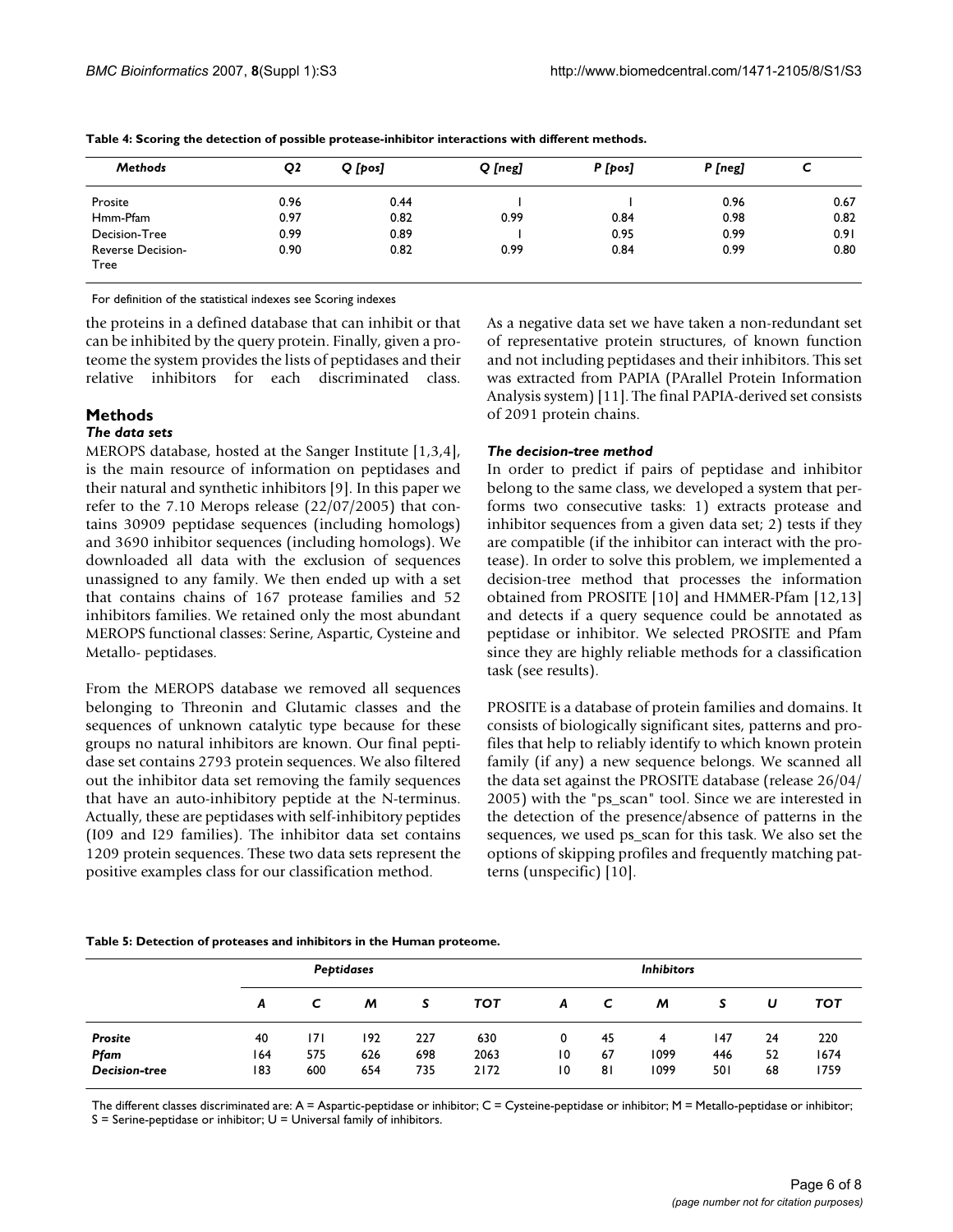| Method               | Peptidases |     |     |     |            |    | <b>Inhibitors</b> |      |     |    |      |  |
|----------------------|------------|-----|-----|-----|------------|----|-------------------|------|-----|----|------|--|
|                      | A          | С   | M   | s   | <b>TOT</b> | A  | C                 | M    | S   | υ  | тот  |  |
| <b>Prosite</b>       | 96         | 181 | 234 | 242 | 753        | 0  | 59                | 4    | 7   | 21 | 255  |  |
| Pfam                 | 202        | 636 | 650 | 658 | 2146       | 16 | 84                | 1125 | 453 | 64 | 1742 |  |
| <b>Decision-tree</b> | 218        | 663 | 713 | 697 | 2291       | 16 | 91                | 1125 | 503 | 70 | 1805 |  |

**Table 6: Detection of proteases and inhibitors in the Mouse proteome.**

For labels see Table 5.

Pfam is a large collection of multiple sequence alignments and hidden Markov models covering many common protein domains and families [12]. Pfam is a database consisting of two parts, the first is the curated part of Pfam-A containing over 7,973 protein families, and the second is Pfam-B automatically generated for a more comprehensive coverage of known proteins. We downloaded a copy of the Pfam database (22/08/2005) and we used the HMMER package to search our protein sequence data set against the Pfam-A models. The Pfam library contains all local Pfam-A HMMs in a HMMER searchable format. We run the "hmmpfam" program to search for matches to a query sequence and the Pfam model of interest. The Pfam models annotated in MEROPS specific for our classes are 145, and 36 for proteases and inhibitors, respectively. If a sequence matches more than one model we consider the model with highest score and lowest e-value as the best.

The basic engine is described in the flow-chart of Figure 1, where for a given input sequence, we first look for PROSITE matching, and then in case of negative answer, we proceed using a profile-HMM scanning (HMMER-Pfam). From Figure 1, it is clear that if a PROSITE match is found, no more search is carried out. This works only if the first method has a high specificity (even when the sensitivity is low).

In order to predict whether a pair of sequences can be a peptidase and an inhibitor of the same class we run the decision-tree twice: first with the PROSITE and Pfam parameters relative to the peptidase search, and second adopting the model and the regular expressions corresponding to the inhibitors.

#### *Scoring indexes*

All the results are evaluated using the following measures of efficiency. The fraction of correctly predicted residues is:

*Q2* = *(TP+TN)/(TP+TN+FP+FN)*

where *TP* and *TN, FP* and *FN* are respectively: the number of true positives, true negatives, false positives and false negatives.

The correlation coefficient is defined as:

$$
cor = [TP^*TN - FP * FN]/D
$$

where *D* is the normalization factor

*D* = [*(TP+FP)(TP+FN)(TN+FP)(TN+FN)*]*1/2*

The coverage or the sensitivity for the positive and negative classes is defined as:

$$
Q[pos] = TP/[TP+FN]
$$

$$
Q[neg] = TN/[TN+FP]
$$

**Table 7: Detection of peptidase/inhibitor pairs in the Human and Mouse proteomes.**

| Proteome | АΑ   | СC    | MМ     | SS     | AU    | CU    | MU    | SU    | <b>TOTAL</b>            |
|----------|------|-------|--------|--------|-------|-------|-------|-------|-------------------------|
| Human    | 1830 | 48600 | 718746 | 368235 | 12444 | 40800 | 44472 | 49980 | 1285107<br>$(0.2 \%)^*$ |
| Mouse    | 3488 | 60333 | 802125 | 350591 | 15260 | 46410 | 49910 | 48790 | 1376907<br>$(0.2%)$ *   |

AA = Aspartic peptidase/Aspartic peptidase inhibitor pairs; CC = Cysteine peptidase/Cysteine peptidase inhibitor pairs; MM = Metallo-peptidase/ Metallo-peptidase inhibitor pairs; SS = Serine peptidase/Serine peptidase inhibitor pairs; AU = Aspartic peptidase/Universal peptidase inhibitor pairs; CU = Cysteine peptidase/Universal peptidase inhibitor pairs; MU = Metallo-peptidase/Universal peptidase inhibitor pairs; SU = Serine peptidase/ Universal peptidase inhibitor pairs.

\* percentage of all the possible sequence pairs (573.537.646 and 665.048.685, for Human and Mouse genomes, respectively)